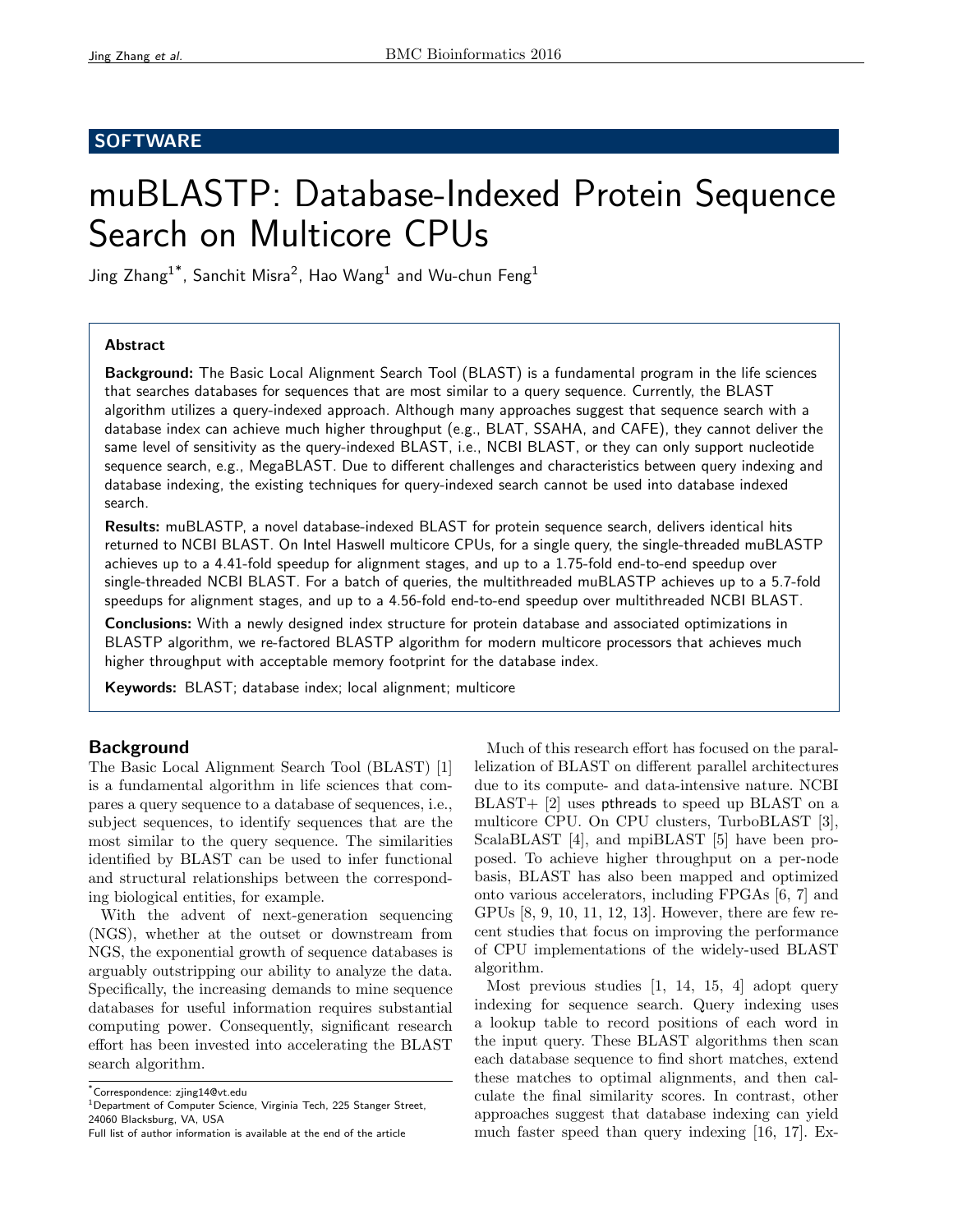amples of such tools include BLAT [1], SSAHA [18], MegaBLAST [19], and CAFE [20]. However, these tools cannot provide the same level of sensitivity as the BLAST algorithm [17, 21, 22], or support nucleotide sequence search.

SSAHA and BLAT, for example, are significantly fast for finding near-identical matches. However, to reduce memory footprint and search space, both tools build indexes of non-overlapping words from the database, which leads to extremely fast search but compromised sensitivity. More specifically, BLAT, for example, builds database index with non-overlapping words of length W. With this approach, the size of database index is significantly reduced, roughly  $\frac{1}{W}$  the size of an index with overlapping words. However, it requires a matching region of  $2W - 1$  letters between two sequences for guaranteeing to detect it. CAFE is another search tool supporting protein sequence with database index, but the search method and scoring phase are substantially changed. MegaBLAST is the only BLAST variant based on database index. MegaBLAST accelerates the search for highly similar sequences by using a large word size  $(W = 28)$ to reduce the search workload and the memory usage. However, according to the previous studies [23, 24, 25], increasing word size could sacrifice the sensitivity and accuracy. Furthermore, MegaBLAST only supports nucleotide sequences, as the authors claimed that it is very challenging to support protein sequence based on their design.

Because query indexing usually contains a high percentage of empty slots due to few letters in a query, most of the optimizations of query indexing seek to reduce the sparsity of the index, e.g., the thick backbone and the position array in NCBI BLAST [26] and the deterministic finite automaton (DFA) in FSA-BLAST [14]. For database indexing, which is full of positions from millions of subject sequences from a database (e.g., about 6 million sequences in  $env_nr$  database, and over 85 million sequences in  $nr$ database), the major challenges differ substantially from query indexing. First, the size of the database index can be prohibitive, especially for the protein database, which has the increased alphabet and the short word length. Second, unlike nucleotide sequence search, protein sequence search needs to search the hits of similar words, i.e. the neighboring words rather than merely and exactly matched words. Including neighboring words increases the size of the index by one or two orders of magnitude. Third, BLAST employs input-sensitive heuristics to quickly eliminate unnecessary search spaces. However, this heuristic introduces significant irregularities in memory access patterns and in control flow paths, e.g. during two-hit ungapped

extension in protein sequence search. Thus, database indexing that aligns a query to millions of database sequences instead of a single database sequence iteratively will suffer more from such irregularities, leading to serious performance degradation.

To overcome these challenges of database indexing for protein sequence search, we propose muBLASTP (i.e., microprocessor-based BLASTP), a novel BLASTP algorithm that includes an advanced index data structure for sequences of the database and a set of optimizations for the BLASTP algorithm. The experimental results show that on a modern multicore architecture, namely Intel Haswell, for a single query, the single-threaded muBLASTP can deliver up to a 4.41-fold speedup for alignment stages, and up to a 1.75-fold end-to-end speedup over the single-threaded NCBI BLAST. For a batch of queries, the multithreaded muBLASTP can achieve up to a 5.7-fold speedup for alignment stages, and 4.56-fold end-to-end speedup over the multithreaded NCBI BLAST using 24 threads. The experimental results also shows that on a older generation multicore architecture, namely Intel Nehalem, for a single query, muBLASTP still can deliver up to a 3.8-fold speedup for alignment stages, and up to a 1.94-fold end-to-end speedup over the single-threaded NCBI BLAST. For a batch of queries, the multithreaded muBLASTP can achieve up to a 8.59-fold speedup for alignment stages, and 3.85-fold end-to-end speedups over the multithreaded NCBI BLAST using 12 threads. In addition to improving performance significantly, muBLASTP produces identical hit returned to NCBI BLAST, which is important to the bioinformatics community.

# Implementation

## Database index

The most challenging component of muBLASTP is the design of the database index. The index should include the positions of overlapping words from all subject sequences of the database. Thus, each position contains the information for the sequence id and the offset in the subject sequence, i.e., subject offset. For the protein sequence search, the BLASTP algorithm uses the small word size  $(W = 3)$ , large alphabet size (22 letters), and neighboring word comparisons. Because these factors may make the database index very large, we design our database index with the following techniques: index blocking, sorting, and compression.

## Index blocking

Fig. 1(a) illustrates the design of index blocking. We first sort the database by the sequence length; partition the database into small blocks, where each block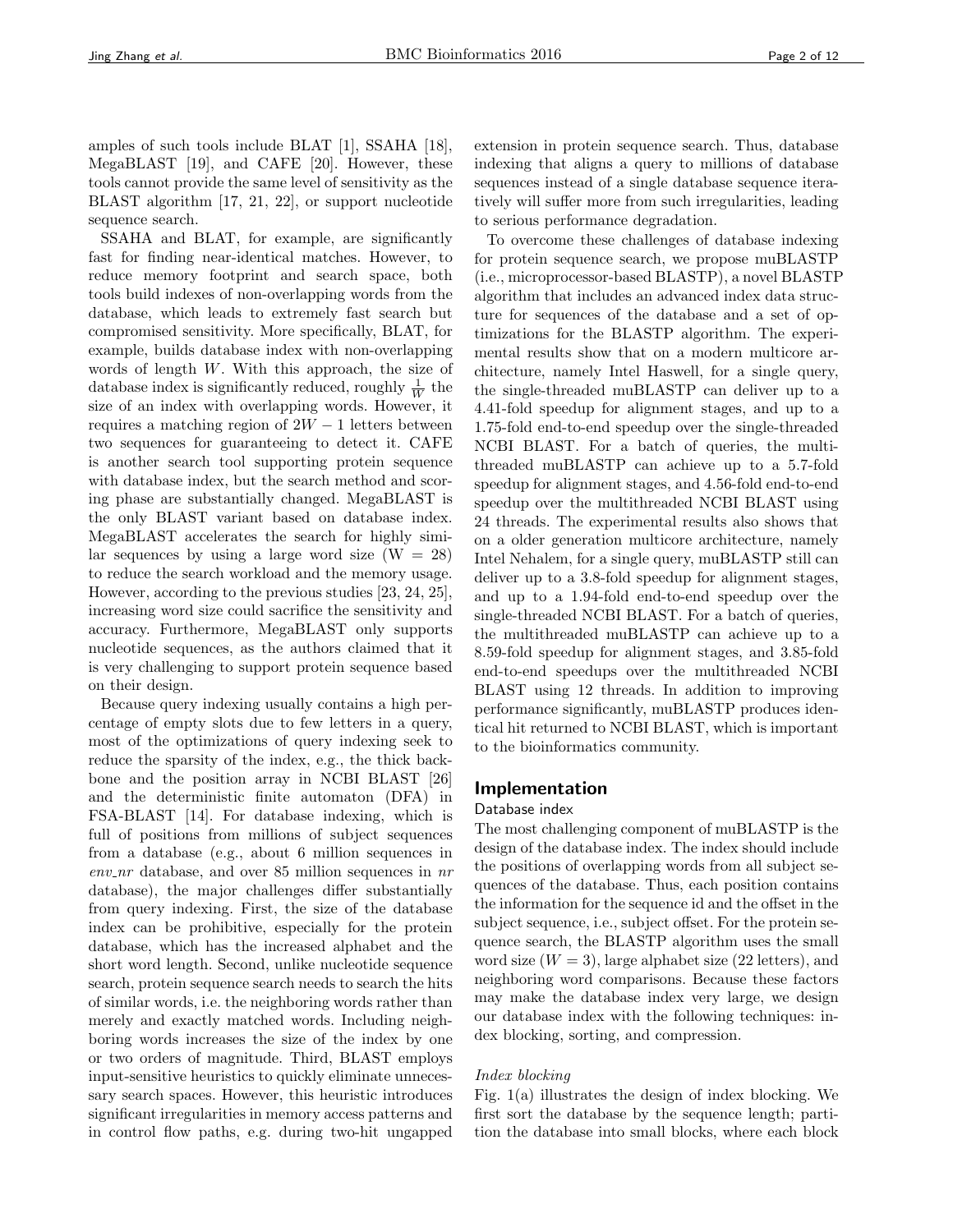has the same number of letters; and then build the index for each block separately. In this way, the search algorithm can go through the index blocks one by one and merge the high-scoring results of each block in the final stage. Index blocking can enable the database index to fit into main memory, especially for large databases whose total index size exceeds the size of main memory. By configuring the size of the index block, we can achieve better performance. For example, if the index block is small enough to fit into the CPU cache, the hit detection and gapped and ungapped extension may achieve better data locality.

Another benefit of using index blocking is to reduce the index size. Without index blocking and assuming a total of M sequences in the database, we need  $\log_2 M$ bits to store sequence ids. After dividing the database into N blocks, each block contains  $\frac{M}{N}$  sequences on average. Thus, we only need  $\log_2 \left[\frac{M}{N}\right]$  bits to store sequence ids. For example, if there are  $2^{20}$  sequences in a database, we need 20 bits to represent the sequence ids. With  $2^8$  blocks, if each block contains  $2^{12}$  sequences, then we only need a maximum of 12 bits to store the sequence ids. In addition, because the number of bits for storing subject offsets is determined by the longest sequences in each block, after sorting the database by the sequence length, we can use fewer bits for subject offsets in the blocks having short and medium sequences, and more bits only for the blocks having extremely long sequences. (This is the reason why we sort the database by the sequence length.)

Furthermore, index blocking allows us to parallelize the BLASTP algorithm via the mapping of one block to a thread on a modern multicore processor. For this block-wise parallel method to achieve the ideal load balance, we partition index blocks equally to make each block have a similar number of letters, instead of an identical number of sequences. To avoid cutting a sequence in the middle, if this sequence reaches the cap of the block size, we put it into the next block.

After the database is partitioned into blocks, each block is indexed individually. As shown in Fig. 1(b), the index consists of two parts: the lookup table and the position array. The lookup table contains  $a^w$  entries, where a is the alphabet size of amino acids and  $w$  is the length of the words. Each entry contains an offset to the starting position of the corresponding word. In the position array, a position of the word consists of the sequence id and the subject offset. For protein sequence search, the BLASTP algorithm not only searches the hits of exactly matched words, but it also searches the neighboring words, which are similar words. The query index used in existing BLAST tools, e.g., NCBI BLAST, includes the positions of neighboring words in the lookup table. However, for the database index in muBLASTP, if we store the positions for the neighboring words, the total size of the index becomes extraordinarily large. To address this problem, instead of storing positions of the neighboring words in the index, we put the offsets, which point to the neighboring words of every word, into the lookup table. The hit detection stage then goes through the positions of neighbors via the offsets after visiting the current word. In this way, we use additional stride memory accesses to reduce the total memory footprint for the index.

#### Index compression

As shown in Fig. 1(b), a specific subject offset for a word may be repeated in multiple sequences. For example, the word "ABC" appears in position 0 of sequence 1 and 3. In light of this repetition, it is possible to compress the index by optimizing the storage of subject offsets. Next, we sort the position array by the subject offset to group the same subject offsets together, as shown in Fig.  $1(c)$ . After that, we reduce the index size via merging the repeated subject offsets: for each word, we store the subject offset and the number of positions once and store the corresponding sequence ids sequentially, as shown in Fig. 1(d). After the index merging, we only need a small array for the sorted subject offsets. Furthermore, because the index is sorted by subject offsets, instead of storing the absolute value of subject offsets, we store the incremental subject offsets, as noted in Fig. 1(e), and only use eight (8) bits for the incremental subject offsets. Because the number of positions for a specific subject offset in one block is generally less than 256, we can also use eight (8) bits for the number of positions. Thus, in total, we only need a 16-bit integer to store a subject offset and its number of positions.

However, this compressed method presents a challenge. When we use eight (8) bits each for the incremental subject offset and the number of repeated positions, there still exist a few cases that the increment subject offsets or the number of repeated positions is larger than 255. When such situations are encountered, we split one position entry into multiple entries to make the value less than 255. For example, as shown in Fig.  $2(a)$ , if the increment subject offset is 300 with 25 positions, then we split the subject offset into two entries, where the first entry has the incremental subject offset 255 and the number of repeated position 0, and the second entry has the incremental subject offset 45 for the 25 positions. Similarly, as shown in Fig.  $2(b)$ , for 300 repeated number of positions, the subject offset is split into two entries, where the first entry has the incremental subject offset 2 for 255 positions, but the second has the incremental subject offset 0 for an additional 45 positions.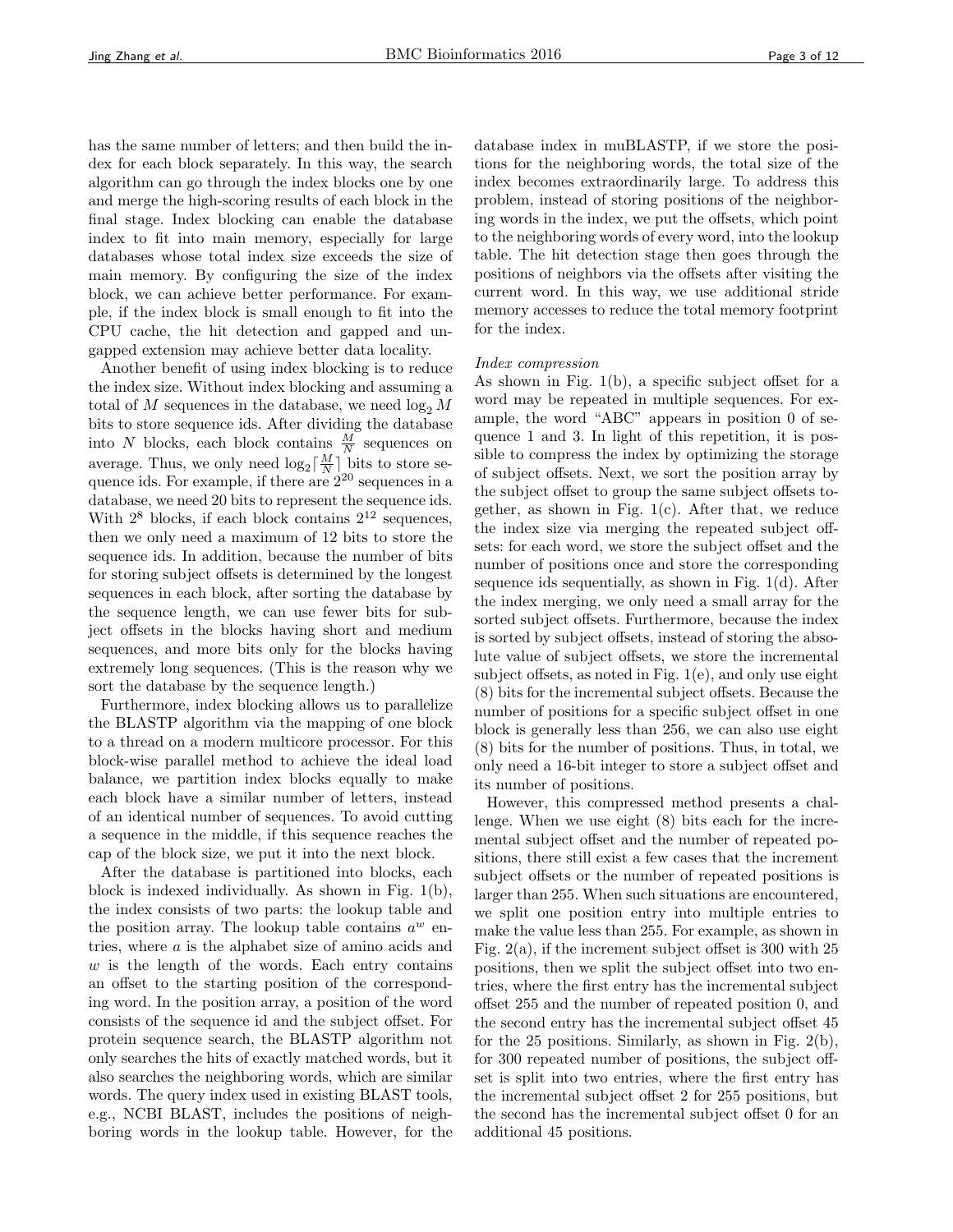## Optimized BLASTP algorithm with database index

Because the BLASTP search algorithm introduces a more irregular memory access pattern when using a database index (rather than a query index), we propose and realize hit reordering with two-level binning in order to mitigate the irregular memory access pattern and irregular control flow, especially for the twohit ungapped extension.

#### Hit reordering with two-level binning

The two-hit ungapped extension in protein sequence search requires searching for two-hit pairs, where two hits are on the same diagonal and close together, to trigger ungapped extensions. The traditional method, namely the *last-hit array-based method*, is commonly used in query-indexed BLAST. The last-hit array method uses an array to record the last hit of each diagonal. When a new hit is detected, the algorithm checks the distance between the newly found hit and the last hit in the same diagonal of the last-hit array and updates the last hit with the new hit. Although the algorithm scans the subject sequence from the beginning to the end, the diagonal access for a new hit can be random. The random memory accesses on lasthit arrays is a critical problem for database-indexed BLAST, which aligns a query to thousands of subject sequences at once (rather than aligning a subject sequence to a single query, as is done in query-indexed BLAST). Therefore, to improve the performance of finding two-hit pairs, we propose a new method that reorders hits with two-level binning.

As shown in Fig. 3, each bin is mapped to a diagonal in the first level of binning, and the hits are grouped into bins by diagonal ids, which are calculated by subject offsets minus query offsets. Because query offsets can be calculated by subject offsets minus diagonal ids, we only store the sequence ids and subject offsets directly from the index in order to to minimize memory usage.

After the first-level binning, hits having the same diagonal ids are placed into the same bins. However, in each bin, the hits from different sequences are interleaved. Thus, we design a second level of binning to reorder the hits by sequence ids. In contrast to firstlevel binning, where the bin id is equal to the diagonal id, second-level binning sets the bin id to the sequence id. Because we scan the bins of the first-level binning one by one, the hits in a second-level bin are sorted naturally by the diagonal id. As shown in Fig. 4, a hit in the second-level bin contains the subject offset and the diagonal id. With the second-level binning, hits from different sequences are put into different bins and sorted by diagonal ids. After that, we can quickly detect two-hit pairs by scanning every second-level bin.

To improve the performance of the two-hit ungapped extension further, we filter out the hits that cannot be used to trigger the ungapped extension (instead of directly putting all the hits into the second-level bins). This optimization, as captured in Fig. 4, can dramatically reduce processing overhead by reducing memory usage, and in turn, improving performance.

Specifically, before writing a hit into a second-level bin, we check its distance to the last hit in last-hit array. Only if the distance of the current hit to the last hit satisfies the distance thresholds, i.e., less than threshold  $A$  and greater than or equal to *overlap*, the hit can be put into the second-level bins. As the number of sequences in a index block can be adjusted by configuring the size of the index block, the size of the last-hit array may be small enough to fit in the cache: not only in the last-level cache (LLC) on the Haswell CPU in our evaluation but also in the L2 cache. As a result, this optimization to ungapped extension exhibits excellent data locality when accessing the reordered hits, thus improving performance. Moreover, because our optimization filters out the majority of hits, we also significantly reduce the time spent on memory-write operations, and in turn, improve performance further.

If the subject offsets are unsorted in the database index, as shown in Fig.  $5(a)$ , the binning method can introduce random memory accesses, which would adversely impact performance. However, sorting the subject offsets in the database index, as shown in in Fig.  $1(c)$ , can resolve this problem. Once the index sorting is complete, as shown in Fig. 5(b), both the reads on the database index and the writes on the first-level binning are contiguous, thus improving the binning performance via better data locality.

## Optimizations via multithreading

In BLAST algorithm, the query sequence is aligned to each subject sequence in the database independently and iteratively. Thus, we can parallelize the BLAST algorithm with OpenMP multithreading on the multicore processors in a compute node, e.g., our pair of 12 core Intel Haswell CPUs or 24 cores in total. However, achieving robust scalability on such multicore processors is non-trivial, particularly for a data-/memoryintensive program like BLAST, which also introduces irregular memory access patterns as well as irregular control flow. At a high level, two major challenges exist for parallelizing BLAST within a compute node: (1) cache and memory contention among threads on different cores and (2) load balancing among these threads.

Because the alignment on each query is independent, a straightforward approach to parallelization maps the alignment of each query to a thread. However, this approach results in different threads potentially accessing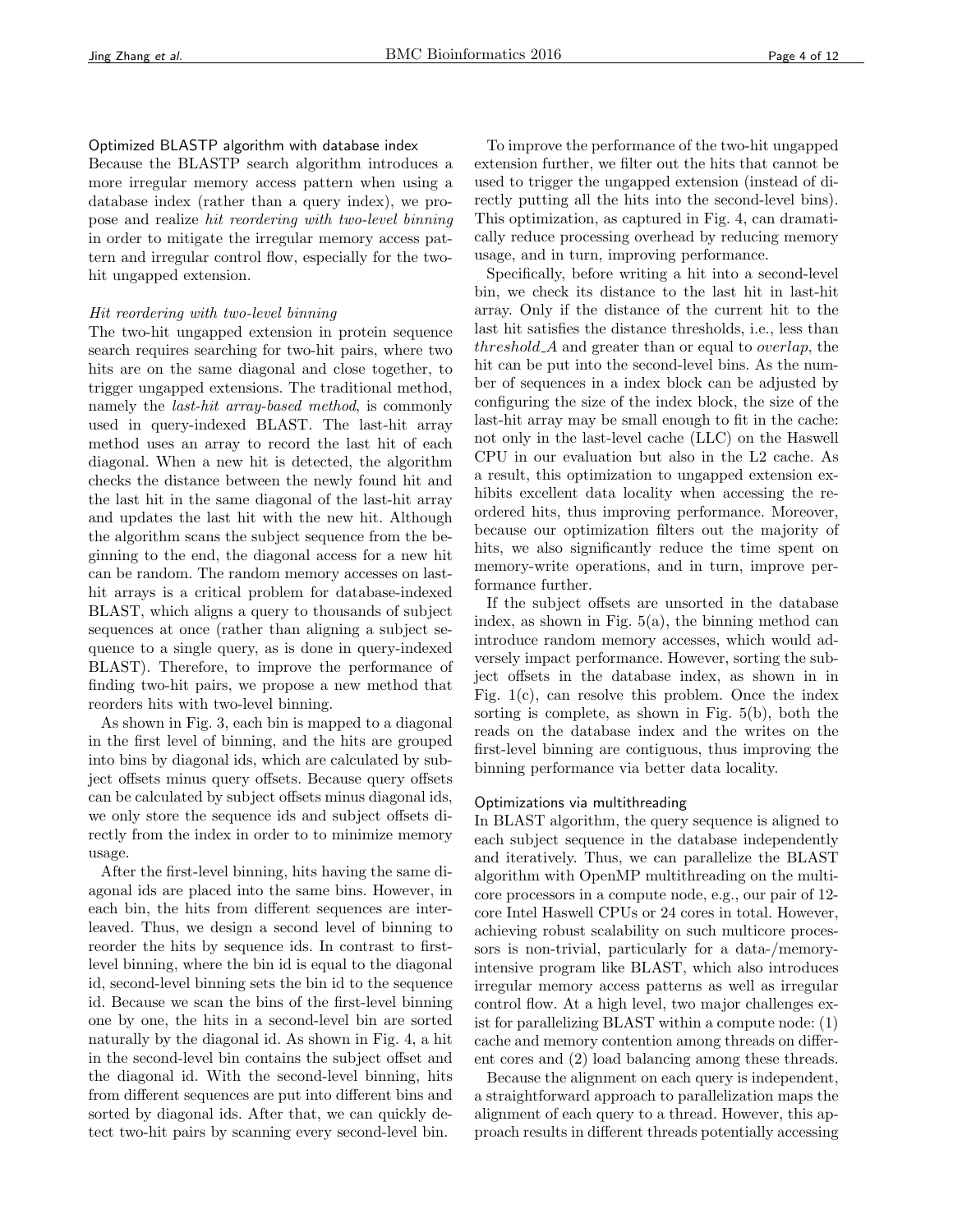different index blocks at the same time. In light of the limited cache size, this approach results in severe cache contention between threads. To mitigate this cache contention and maximize cache-sharing across threads, we exchange execution order, as shown in Algorithm 1. That is, the first two stages, i.e., hit detection and ungapped extension, which share the same database index, access the same database block for all batch query sequences (from Line 6 to 10). So, we apply the OpenMP pragma on the inner loop to make different threads process *different* input query sequences but on the same index block. Then, threads on different cores may share the database index that is loaded into memory and even cache. The aligned results for each index block are then merged together for the final alignment with traceback, as shown on Line 9.

Algorithm 1 Optimized multithreaded muBLASTP

```
1: function \text{MUBLASTP}(\mathcal{Q}, \mathcal{S}, \mathcal{I})2: Input: Q: queries, S: subject sequences, I: database index
 3: Output: Print\_Result(R)4: for Index block \mathcal{I}_b in \mathcal{I} do<br>5: #pragma omp parallel for
             \#pragma omp parallel for schedule(dynamic)
 6: for Query Q_i in Q do<br>7: H = Hit\_ Detection7: H = Hit\_ Detection(\mathcal{I}_b, \mathcal{Q}_i)<br>8: U = Unqapped\_Extension(8: U = Ungapped Extension(H, S_b, Q_i)<br>
9: G_i = G_i + Gamed Extension(H, S_b)9: G_i = G_i + Gapped\_Extension(U, S_b, Q_i)<br>10: end for
            end for
11: end for
12: #pragma omp parallel for schedule(dynamic)
13: for Query Q_i in Q do<br>14: R_i = Traceback(G)14: \mathcal{R}_i = Traceback(G_i, \mathcal{Q}_i, \mathcal{S})<br>15: end for
         end for
16: end function
```
For better load balancing, and in turn, better performance, we leverage the fact that we already have a sorted database with respect to sequence lengths. We then partition this database into blocks of equal size and leverage OpenMP dynamic scheduling.

## **Discussion**

In muBLASTP, we use the composition-based statistics presented in [27], which is also the default method used in NCBI BLAST. For other composition-based statistics methods in NCBI BLAST, such as [28], our current code base does not support it. We leave this work for the future versions.

Moreover, the current version of muBLASTP can only produce the identical results to NCBI BLAST when both use the default output format (i.e., "pairwise" format) and the default composition-based statistics method. As a result, our software can only generate the similar results to NCBI BLAST if any other parameter is set. In the future updates of this software, we will add the supports for different formats, making muBLASTP to be a comprehensive tool as NCBI BLAST.

# Results

We conducted our experimental evaluations on two different multicore CPU platforms — Haswell platform and Nehalem platform. Haswell platform consists of two Intel Haswell Xeon CPUs (E5-2680v3), each of which has 12 cores, 30MB shared L3 cache, and 32KB L1 cache and 256KB L2 private cache on each core. Haswell platform also has 128GB of 2133-MHz DDR main memory. Nehalem platform consists of two Intel Nehalem Xeon CPUs (E5645), each of which has 6 cores, 12MB shared L3 cache, and 32KB L1 cache and 256KB L2 private cache on each core. Nehalem platform also has 24GB of 1600-MHz DDR main memory. In the experiments, all programs are compiled by an Intel  $C/C++$  compiler 15.3 with the compiler option -O3 -fopenmp. In the experiments, all performance numbers are average values of multiple runs.

Databases. We used three typical protein NCBI databases from GenBank [29]: uniprot\_sprot, env\_nr and *nr*. The *uniprot\_sprot* database includes approximately 300,000 sequences with a total size of 250 MB and whose median length and average length are 292 and 355 amino acids (or letters), respectively. The  $env_nr$  database consists of about  $6,000,000$  sequences with the total size at 1.7 GB and whose median length and average length are 177 and 197 amino acids (or letters), respectively. The nr database consists of about 85,000,000 sequences with the total size at 53 GB and whose median length and average length are 292 and 366 amino acids (or letters), respectively.

Fig. 6 shows the distribution of sequence lengths for the *uniprot\_sprot*, env\_nr and nr databases. The sizes of most sequences from the two databases lie in the range from 60 amino acids to 1000 amino acids and with only a handful of sequences longer than 1000 amino acids. Similar observations are also reported in other studies [30, 31, 17].

Queries. The performance of BLAST depends in part on the query length. Based on the length distribution shown in Fig. 6, we evaluated the performance of our single-thread muBLASTP using three sets of queries with different lengths — around 100, 500 and 1000 — where each query set contains 50 queries. For the evaluation of our multithreaded muBLASTP, we built three query batches, each containing 100 queries with lengths around 100, 500, and 1000, respectively. In addition, we constructed a mixed-length batch of sequences by randomly selecting 100 queries of arbitrary size in order to evaluate the real world performance of multithreaded muBLASTP, especially with respect to scalability and load balancing. Table 1 captures the statistical profile of query lengths from our mixedlength query batches of the *uniprot\_sprot*, env\_nr and nr databases, respectively. The details for queries are given in Additional file 1.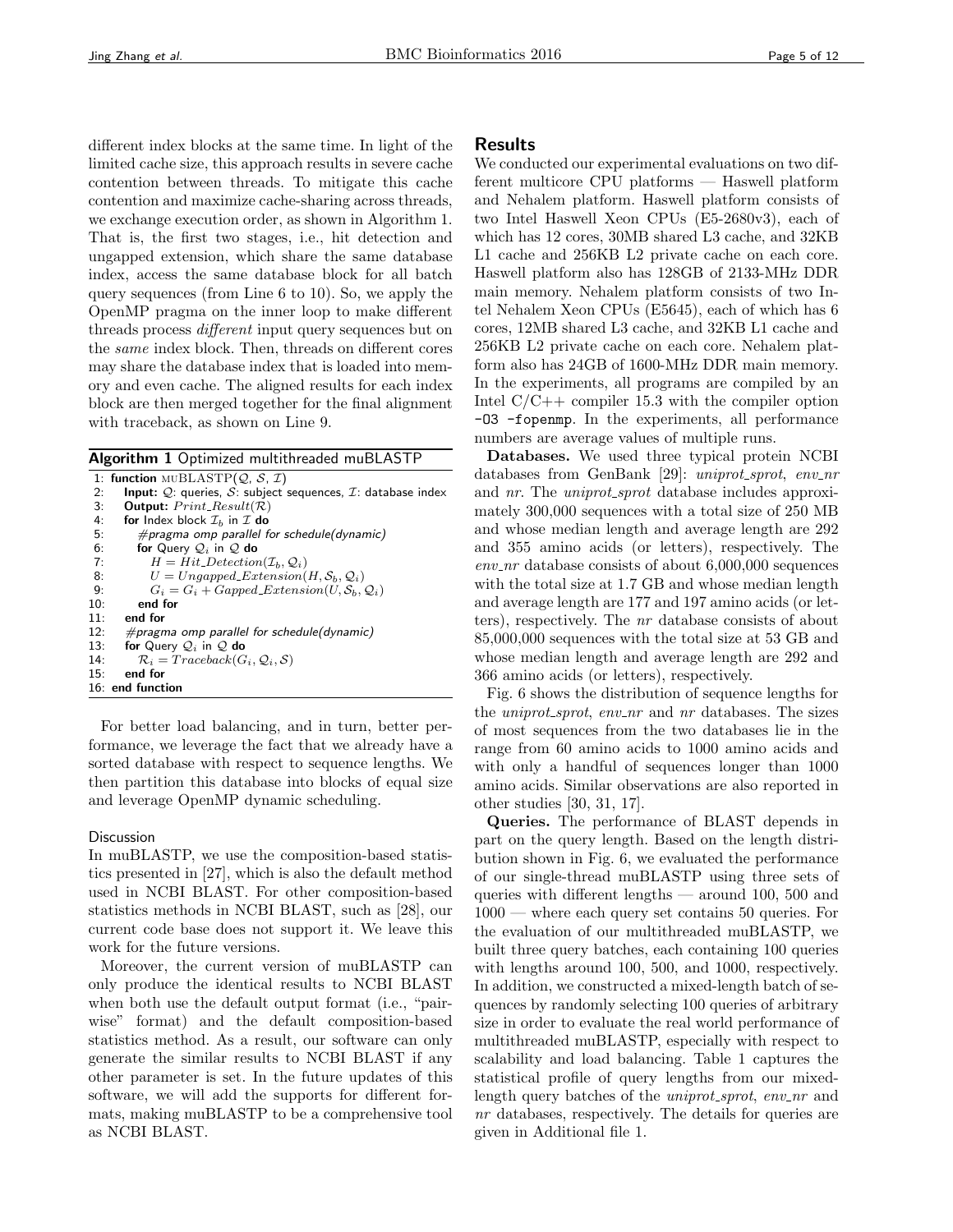To align queries with muBLASTP, as the following commands, we first formatted and sorted the database using the formatdb and sortdb program, respectively. And then, we indexed the database with a configurable block size using the indexdb program, and finally aligned queries against the database using the mublastp program.

```
formatdb <−i database>
```
 $sortedb \leq i$  database>  $\leq -0$  sorted database>  $index db \leftarrow i sorted_data base > \n\$  $[-s \text{ block_size} (K \text{ letters}), \text{ default } 128]$ 

```
mublastp \langle -i \rangle query> \langle -d \rangle sorted_database> \
             [-t \t number_of_threads]
```
In experiments, we compared muBLASTP with NCBI BLAST (version 2.3.0), which was configured and built with the following commands.

```
./configure CC=icc CXX=icpc \setminus−−without−g ui −−without−debug
make
make install
```
We formatted database, and ran NCBI BLAST with default parameters, as noted below.

makeblastdb <−i n database> <−dbtype prot>

blast p  $\langle$ -query query  $\langle$ -db database> \ [-num\_threads number\_of\_threads]

As the usage of indexdb program shown above, the index block size is a configurable variable. By default, its value is set to 128K amino acids (or letters), making the index block size around 256 KB and fitting into the L2 cache (256 KB on both Haswell and Nehalem). The reason to set the index block size based on the L2 cache is that since the L2 cache is private for each core, we could avoid heavy cache contentions across different threads in the multithreading mode if the index data can be located from the L2 cache. If muBLASTP is running with a single thread, we could increase the index block size and try to fully utilize the L3 cache as well as the L2 cache. Because increasing index block size may generate much more hits in each block, the practical values are 2048K amino acids (letters) on Haswell and 1024K amino acids on Nehalem in our experiments for the single thread mode.

#### Index size

Table 2 shows the raw file (FASTA format) size for the corresponding database ("Database" row), the corresponding index file size with neighboring words ("Index w/ neighbors" row), the index file size without neighboring words ("Index w/o neighbors" row), and the compressed index file size ("Compressed index" row). Except "Database" row, the latter three refer to the different indexing mechanisms presented in this paper. According to Table 2, the database index with neighboring words, when compared to the database index without neighboring words, can be on the order of 20 times larger. Index compression achieves 1.47 fold compression rate for the *uniprot\_sprot* database, 1.46-fold compression rate for the  $env_nr$  database, and 1.47-fold compression rate for the nr database. As a result, the compressed (database) index for the  $uniprot\_sprot$  database is 2 times the size of the original database while it is 1.8 times the size of the original  $env_nr$  database, and it is 1.6 times the size of the original nr database. Because we embedded the offsets to neighboring words into the database index, our index without neighboring words can achieve identical results as the index with neighboring words but with significantly less memory usage.

## Performance comparison for alignment stages

To evaluate the performance improvement with index structure and re-factored BLAST algorithm, we used gettimeofday() functions to measure the execution time of all four alignment stages for both muBLASTP and NCBI BLAST without I/O.

## Single-threaded muBLASTP vs. single-threaded NCBI BLAST.

Fig. 7 shows the speedups of singled-threaded muBLASTP over single-threaded NCBI BLAST on Haswell platform, using different query lengths. muBLASTP achieves 2.22∼3.35-fold, 1.17∼1.7-fold, and 1.06∼1.3-fold speedups over NCBI BLAST on the *uniprot\_sprot* database with queries of length 100, 500, and 1000, respectively. For the  $env_nr$  database, muBLASTP achieves 2.24∼3.51-fold, 1.3∼1.77-fold, and 1.26∼1.39-fold speedups with queries of length 100, 500 and 1000, respectively. For the nr database, muBLASTP achieves 2.3∼4.41-fold, 1.34∼1.5-fold, and 1.21∼1.26-fold speedups with queries of length 100, 500 and 1000, respectively. muBLASTP achieves higher speedup on the larger database because the BLAST algorithm on a large database needs to process significantly more hits, i.e., spending more time on hit detection and two-pair hit ungapped extension, which are the stages that our optimizations focus on.

Fig. 8 shows the speedups of singled-threaded muBLASTP over single-threaded NCBI BLAST on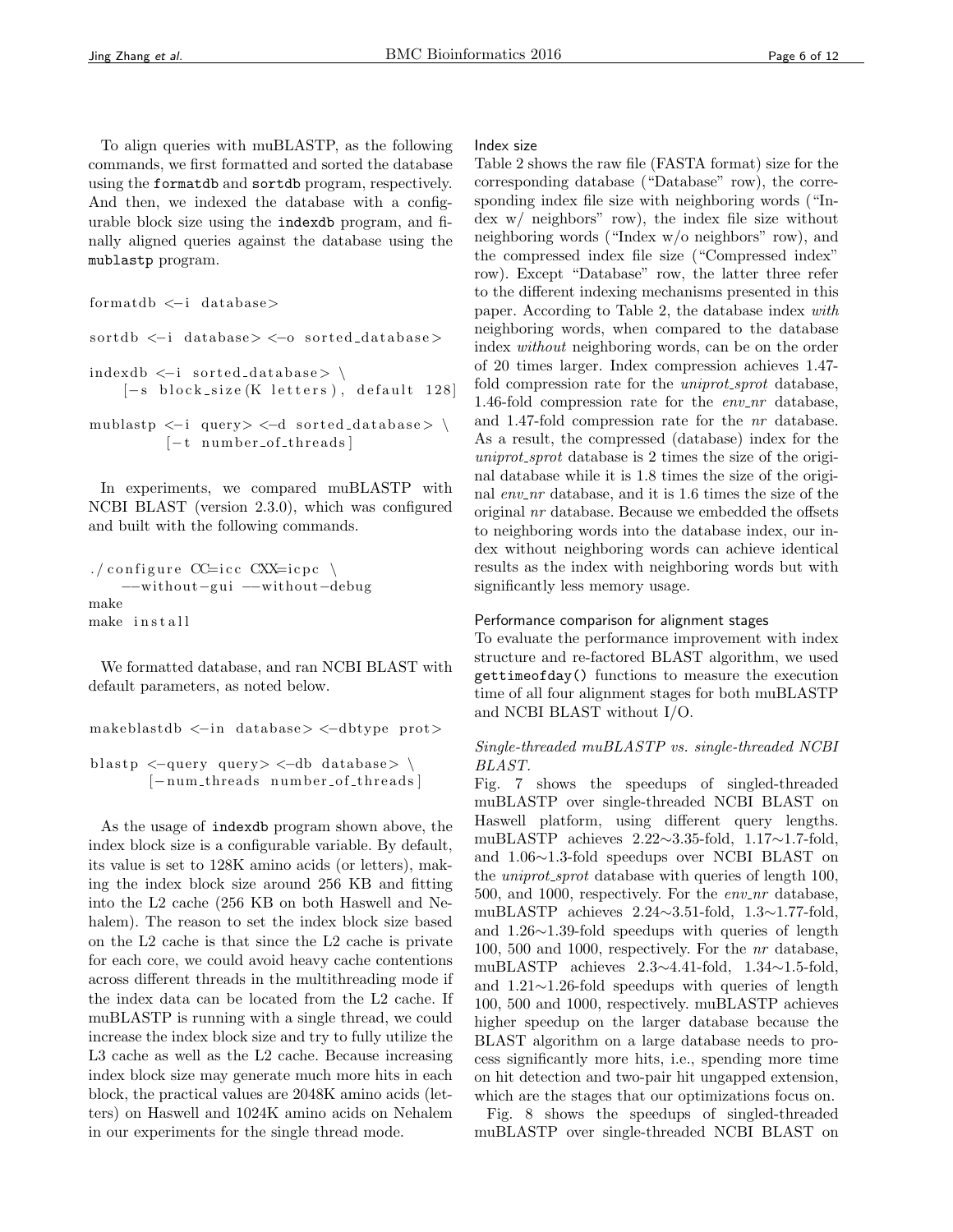Nehalem platform, using different query lengths. muBLASTP achieves 1.6∼3.17-fold, 1.33∼1.47-fold, and 1.09∼1.3-fold speedups over NCBI BLAST on the *uniprot\_sprot* database with queries of length 100, 500, and 1000, respectively. For the  $env_nr$  database, muBLASTP achieves 2.38∼3.8-fold, 1.3∼1.53-fold, and 1.14∼1.25-fold speedups with queries of length 100, 500 and 1000, respectively. For the nr database, muBLASTP achieves 2.0∼3.21-fold, 1.1∼1.49-fold, and 1.00∼1.25-fold speedups with queries of length 100, 500 and 1000, respectively.

# Multithreaded muBLASTP vs. multithreaded NCBI BLAST.

When using query batches of different lengths, Table 3 shows that our multithreaded muBLASTP on Haswell platform achieves up to a 5.7-fold speedup over multithreaded NCBI BLAST when using the *uniprot\_sprot* database, up to a 2.67-fold speedup when using the  $env_nr$  database, and up to a 1.94-fold speedup when using the nr database.

Table 3 shows that our multithreaded muBLASTP on Nehalem platform achieves up to a 8.2-fold speedup over multithreaded NCBI BLAST when using the uniprot\_sprot database, up to a 4.52-fold speedup when using the *env\_nr* database, and up to a  $8.59$ fold speedup when using the nr database. In this case, muBLASTP achieves much higher speedups on the smaller *uniprot\_sprot* database, which indicates that muBLASTP delivers better scalability than NCBI BLAST on smaller databases.

We also tested muBLASTP performance with query batches of mixed lengths. Table 3 shows that on Haswell platform muBLASTP achieves a 4.16-fold speedup over NCBI BLAST on uniprot\_sprot database, a 1.41-fold speedup over NCBI BLAST on env\_nr database, and a 1.49-fold speedup on nr database. Table 3 also shows that on Nehalem platform muBLASTP achieves a 2.82-fold speedup over NCBI BLAST on *uniprot\_sprot* database, a 2.34-fold speedup over NCBI BLAST on env\_nr database, and a 4.1-fold speedup on  $nr$  database.

# Multithreaded muBLASTP vs. single-threaded muBLASTP.

We also evaluated parallel efficiency of multithreaded muBLASTP. Table 4 shows that multithreaded muBLASTP using 24 threads on Haswell platform can achieve 19.8∼21.6-fold speedups over single-thread muBLASTP with query batches of different lengths on different databases. Table 4 also shows that multithreaded muBLASTP using 12 threads on Nehalem platform can achieve 10.7∼11.6-fold speedups over single-thread muBLASTP with query batches of different lengths on different databases.

## End-to-end performance comparison

To evaluate the end-to-end performance of muBLASTP, we measured the end-to-end execution time of the program via Linux time command. To minimize the impacts disk I/O, we loaded database and index into RAM disk, i.e., tmpfs, which is a memory based file system for fast and stable disk I/O.

# Single-threaded muBLASTP vs. single-threaded NCBI BLAST.

Fig. 9 shows the speedups of singled-threaded muBLASTP over single-threaded NCBI BLAST on Haswell platform, using different query lengths. muBLASTP achieves 1.12∼1.63-fold, 1.22∼1.33-fold, and 1.01∼1.13-fold speedups over NCBI BLAST on the *uniprot\_sprot* database with queries of length 100, 500, and 1000, respectively. For the  $env_nr$  database, muBLASTP achieves 1.5∼1.75-fold, 1.05∼1.2-fold, and 1.26∼1.39-fold speedups with queries of length 100, 500 and 1000, respectively. For the nr database, muBLASTP achieves 1.6∼1.74-fold, 1.27∼1.41-fold, and 1.05∼1.17-fold speedups with queries of length 100, 500 and 1000, respectively.

Fig. 10 shows the speedups of singled-threaded muBLASTP over single-threaded NCBI BLAST on Nehalem platform, using different query lengths. muBLASTP achieves 1.16∼1.89-fold, 1.25∼1.39-fold, and 1.02∼1.2-fold speedups over NCBI BLAST on the *uniprot\_sprot* database with queries of length 100, 500, and 1000, respectively. For the  $env_nr$  database, muBLASTP achieves 1.57∼1.94-fold, 1.09∼1.47-fold, and 1.01∼1.16-fold speedups with queries of length 100, 500 and 1000, respectively. For the nr database, muBLASTP achieves 1.67∼1.87-fold, 1.2∼1.31-fold, and 1.02∼1.09-fold speedups with queries of length 100, 500 and 1000, respectively.

# Multithreaded muBLASTP vs. multithreaded NCBI BLAST.

When using query batches of different lengths, Table 5 shows that our multithreaded muBLASTP on Haswell platform achieves up to a 4.56-fold speedup over multithreaded NCBI BLAST when using the *uniprot\_sprot* database, up to a 2.62-fold speedup when using the  $env_nr$  database, and up to a 1.81-fold speedup when using the nr database.

Table 5 shows that our multithreaded muBLASTP on Nehalem platform achieves up to a 3.85-fold speedup over multithreaded NCBI BLAST when using the *uniprot\_sprot* database, up to a 2.2-fold speedup when using the  $env\_nr$  database, and up to a 1.56-fold speedup when using the  $nr$  database.

We also tested muBLASTP performance with query batches of mixed lengths. Table 5 shows that on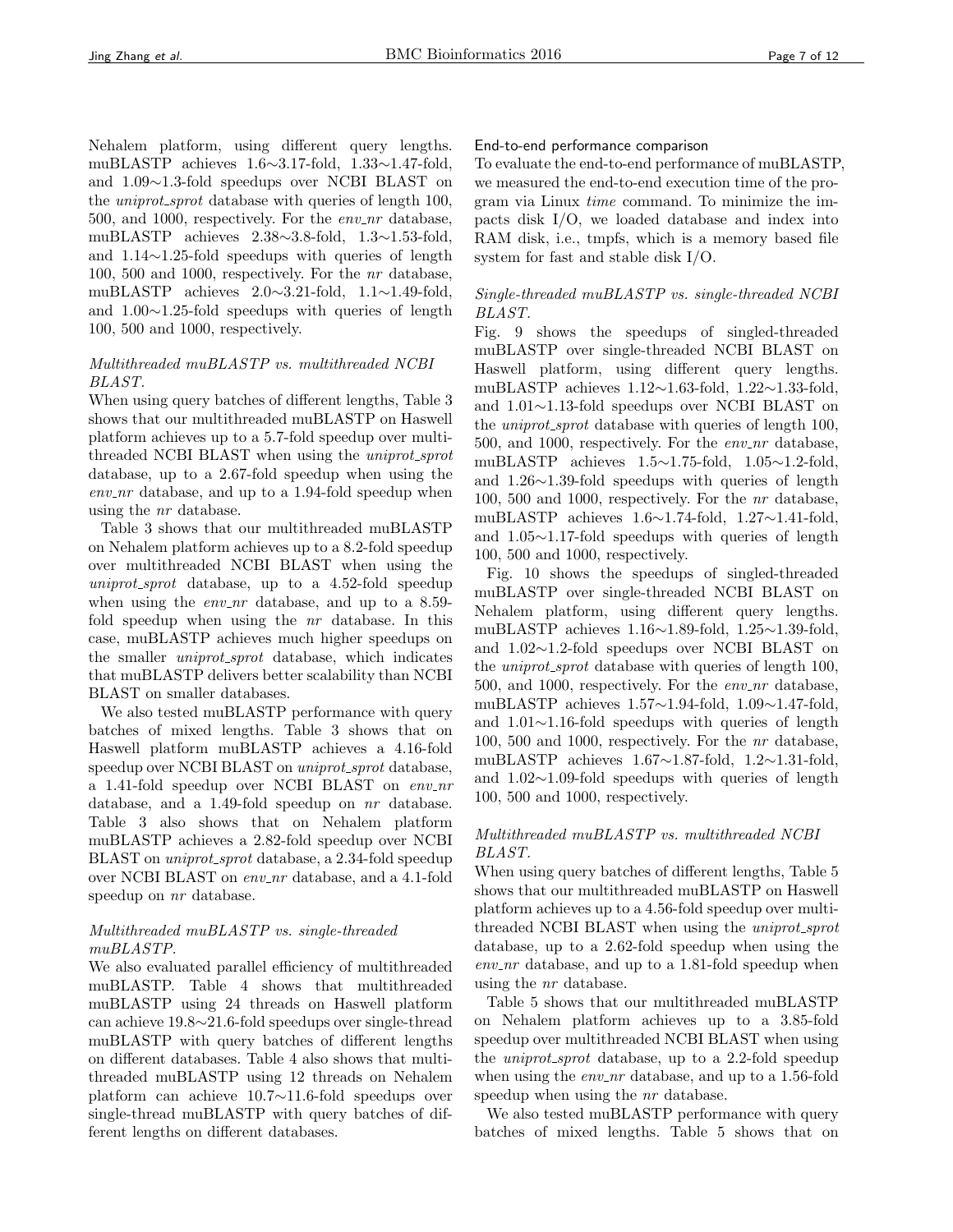Haswell platform muBLASTP achieves a 3.28-fold speedup over NCBI BLAST on *uniprot\_sprot* database, 1.38-fold speedup over NCBI BLAST on  $env\_nr$ database, and a 1.47-fold speedup on nr database. Table 5 shows that on Nehalem platform muBLASTP achieves a 2.61-fold speedup over NCBI BLAST on uniprot sprot database, a 1.61-fold speedup over NCBI BLAST on  $env_nr$  database, and a 1.24-fold speedup on nr database.

# Multithreaded muBLASTP vs. single-threaded muBLASTP.

We also evaluated parallel efficiency of multithreaded muBLASTP with end-to-end execution time. Table 6 shows that multithreaded muBLASTP using 24 threads on Haswell platform can achieve up to a 20.5-fold speedup over single-thread muBLASTP with query batches of different lengths on different databases. Table 6 also shows that multithreaded muBLASTP using 12 threads on Nehalem platform can achieve up to a 11.1-fold speedup over singlethread muBLASTP with query batches of different lengths on different databases.

# **Conclusions**

In this paper, we present muBLASTP, a databaseindexed BLASTP that delivers identical hits returned to NCBI BLAST for protein sequence search. With our new index structure for protein databases and associated optimizations in muBLASTP, we deliver a re-factored BLASTP algorithm for modern multicore processors that achieves much higher throughput with acceptable memory usage for the database index. Those optimizations and techniques in index structure and BLAST algorithm, such as index compression, sorting index, two-level binning, etc., are not merely beneficial to database-indexed search for protein sequence, also can be propagated to nucleotide sequence search and other alignment algorithms.

On a modern compute node with a total of 24 Intel Haswell CPU cores, the multithreaded muBLASTP achieves up to a 5.7-fold speedup for alignment stages, and up to a 4.56-fold end-to-end speedup over multithreaded NCBI BLAST. muBLASTP also can achieve significant speedups on an older generation platform with dual 6 cores Intel Nehalem CPU, where muBLASTP delivers up to a 8.59-fold speedups for alignment stages, and up to a 3.85-fold end-to-end speedup over multithreaded NCBI BLAST.

In the future, we plan to extend muBLASTP to many-core architectures, e.g., Intel Xeon Phi, which currently contains 60 cores and supports 240 threads. The more complex cache/memory hierarchy may lead to significant challenges in achieving high throughput for the multithreaded BLAST algorithm. In addition, we plan to integrate our database-indexed BLASTP into mpiBLAST, thus combining intra-node and internode parallelism for even greater performance benefit on a high-performance computing cluster.

# Availability and requirements

- Project name: muBLASTP
- Project home page:
- https://github.com/vtsynergy/muBLASTP
- Operating system(s): UNIX / Linux
- Programming language:  $C/C++$
- License: LGPL v2.1

#### Abbreviations

CPU: central processing unit; GPU: graphics processing unit; FPGA: field-programmable gate array; NGS: next-generation sequencing; BLAST: basic local alignment search tool; DFA: deterministic finite automaton; NCBI: national center for biotechnology information.

Ethics approval and consent to participate

Not applicable.

Consent for publication Not applicable.

#### Availability of data and materials

Software and manual: https://github.com/vtsynergy/muBLASTP Test queries:

https://github.com/vtsynergy/muBLASTP/tree/master/query\_data

#### Competing interests

The authors declare that they have no competing interests.

#### Funding

This research was supported in part by the NSF BIGDATA Program via IIS-1247693 and the NSF XPS Program via CCF-1337131.

#### Author's contributions

Jing Zhang and Sanchit Misra developed muBLASTP. Jing Zhang, Hao Wang, and Wu-chun Feng wrote the manuscript. All authors read and approved the entire manuscript.

#### Acknowledgements

We thank Parallel Computing Lab at Intel Corporation for support. We also thank Advanced Research Computing at Virginia Tech for the use of their computational resources.

## Additional Files

Additional file 1

Tables of information for queries in the experiments. For each database, there are four tables for queries of length 100, 500, 1000 and mixed. Each table contains 100 queries in total for performance comparison of multithreading, and first 50 queries for single-threaded performance comparison.

#### Author details

<sup>1</sup>Department of Computer Science, Virginia Tech, 225 Stanger Street, 24060 Blacksburg, VA, USA. <sup>2</sup> Parallel Computing Lab, Intel Corporation, 560102 Bengaluru, Karnataka, India.

#### References

- 1. Altschul SF, Gish W, Miller W, Myers EW, Lipman DJ. Basic Local Alignment Search Tool. J Molecular Biology. 1990;215:403–410.
- 2. Camacho C, Coulouris G, Avagyan V, Ma N, Papadopoulos J, Bealer K, Madden TL. BLAST+: Architecture and Applications. BMC Bioinformatics. 2009;10:421.
- 3. Bjornson RD, Sherman AH, Weston SB, Willard N, Wing J. TurboBLAST(r): A Parallel Implementation of BLAST Built on the TurboHub. In: 16th IEEE Int'l Parallel & Distrib. Processing Symp. Washington, DC, USA: IEEE Computer Society; 2002. p. 8.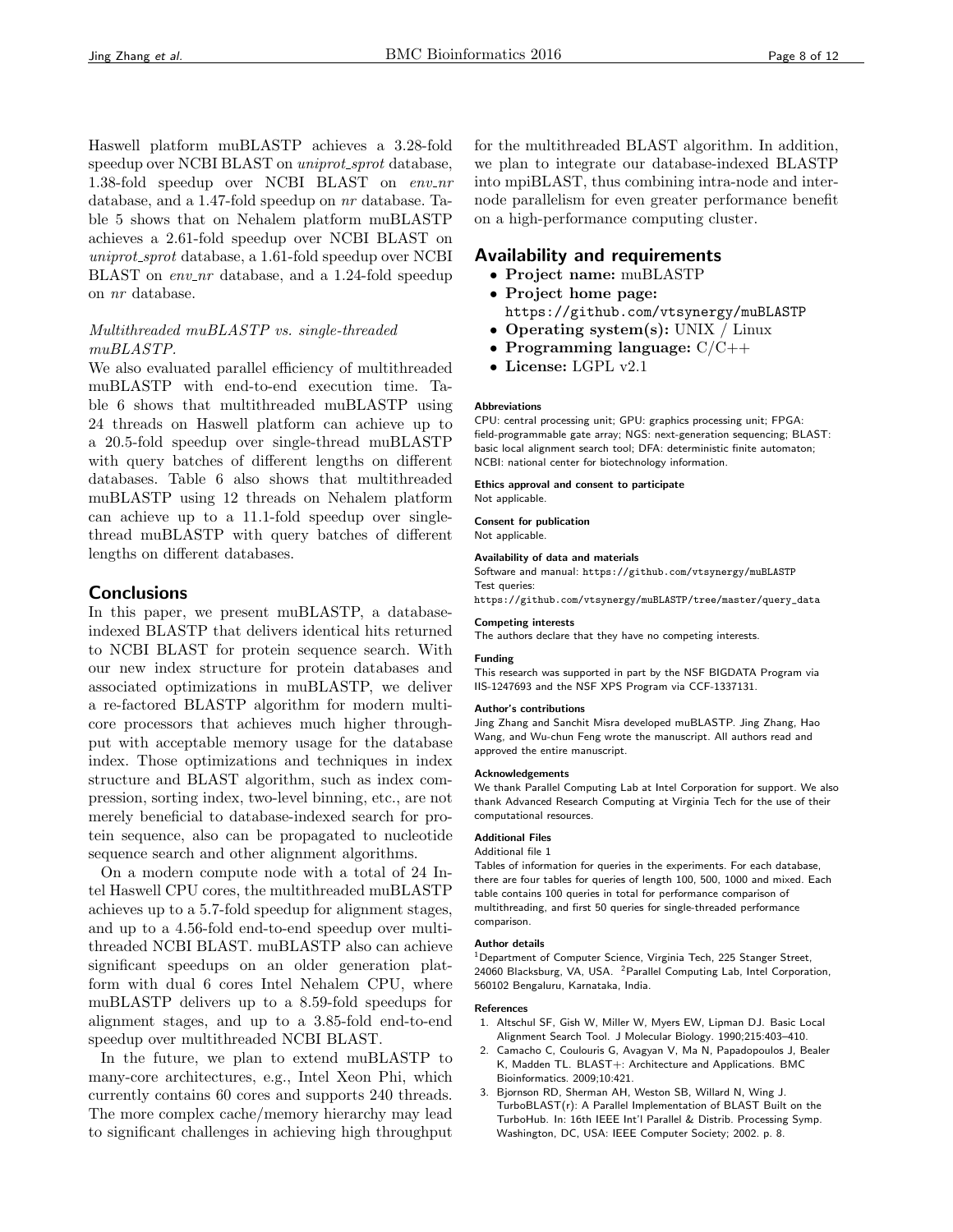- 4. Oehmen CS, Baxter DJ. ScalaBLAST 2.0: Rapid and Robust BLAST Calculations on Multiprocessor Systems. Bioinformatics. 2013;29(6):797–798.
- Darling AE, Carey L, Feng W. The Design, Implementation, and Evaluation of mpiBLAST. In: 4th Int'l Conf. on Linux Clusters; 2003. .
- 6. Jacob A, Lancaster J, Buhler J, Harris B, Chamberlain RD. Mercury BLASTP: Accelerating Protein Sequence Alignment. ACM Trans Reconfig Tech and Syst. 2008;1(2):1–44.
- 7. Mahram A, Herbordt MC. Fast and Accurate NCBI BLASTP: Acceleration with Multiphase FPGA-based Prefiltering. In: 24th ACM Int'l Conf. on Supercomputing; 2010. p. 73–82.
- 8. Zhang J, Lin H, Wang H, Feng W. cuBLASTP: Fine-Grained Parallelization of Protein Sequence Search on a GPU. In: 29th IEEE Int'l Parallel & Distrib. Processing Symp.; 2014. p. 251–260.
- 9. Xiao S, Lin H, Feng W. Accelerating Protein Sequence Search in a Heterogeneous Computing System. In: 25th IEEE Int'l Parallel & Distrib. Processing Symp.; 2011. p. 1212–1222.
- 10. Zhang J, Wang H, Feng W. cuBLASTP: Fine-Grained Parallelization of Protein Sequence Search on CPU+GPU. IEEE/ACM Trans Comput Biol Bioinf. 2015;PP(99):1–1.
- 11. Wan N, Xie H, Zhang Q, Zhao K, Zuo X, Yu J. A Preliminary Exploration on Parallelized BLAST Algorithm Using GPU. Computer Engineering & Science. 2009;31:98–112.
- 12. Liu W, Schmidt B, Müller-Wittig W. CUDA-BLASTP: Accelerating BLASTP on CUDA-enabled Graphics Hardware. IEEE/ACM Trans Comput Biol Bioinf. 2011;8:1678–1684.
- 13. Zhao K, Chu X. G-BLASTN: Accelerating Nucleotide Alignment by Graphics Processors. Bioinformatics. 2014;30:1384–1391.
- 14. Cameron M, Williams H, Cannane A. Improved Gapped Alignment in BLAST. IEEE/ACM Transactions on Computational Biology and Bioinformatics. 2004 Jul;1:116–129.
- 15. Altschul SF, Madden TL, Schäffer AA, Zhang J, Zhang Z, Miller W, Lipman DJ. Gapped BLAST and PSI-BLAST: A New Generation of Protein Database Search Programs. Nucleic acids research. 1997 Sep;25:3389–3402.
- 16. Jiang X, Zhang P, Liu X. Survey on Index Based Homology Search Algorithms. The Journal of Supercomputing. 2007;40:185–212.
- 17. Cameron M. Efficient Homology Search for Genomic Sequence Databases. School of Computer Science and Information Technology, RMIT University; 2006.
- 18. Ning Z, Cox AJ, Mullikin JC. SSAHA: a Fast Search Method for Large DNA Databases. Genome Res. 2001 Oct;11:1725–1729.
- 19. Morgulis A, Coulouris G, Raytselis Y, Madden TL, Agarwala R, Schäffer AA. Database Indexing for Production MegaBLAST Searches. Bioinformatics. 2008;24:1757–1764.
- 20. Williams HE. Cafe: An Indexed Approach to Searching Genomic Databases. In: 21st Int'l ACM SIGIR Conf. on Research and Development in Information Retrieval. New York, NY, USA: ACM; 1998. p. 389–389.
- 21. Wu X. Improving the Performance and Precision of Bioinformatics Algorithms. University of Maryland. College Park, MD, USA; 2008.
- 22. Chen X. A Framework for Comparing Homology Search Techniques. School of Computer Science and Information Technology, RMIT University; 2004.
- 23. Forêt S, Kantorovitz MR, Burden CJ. Asymptotic Behaviour and Optimal Word Size for Exact and Approximate Word Matches between Random Sequences. BMC Bioinformatics. 2006 Dec;7(Suppl 5).
- 24. Wu TJ, Huang YH, Li LA. Optimal Word Sizes for Dissimilarity Measures and Estimation of the Degree of Dissimilarity between DNA Sequences. Bioinformatics. 2005 Nov;21(22):4125–4132.
- 25. Gotea V, Veeramachaneni V, Makałowski W. Mastering Seeds for Genomic Size Nucleotide BLAST Searches. Nucleic Acids Research. 2003 Dec;31(23):6935–6941.
- 26. Papadopoulos J. The Developer's Guide to NCBI BLAST; 2008.
- 27. Yu YK, Altschul SF. The Construction of Amino Acid Substitution Matrices for the Comparison of Proteins with Non-standard Compositions. Bioinformatics. 2005;21(7):902–911.
- 28. Schäffer AA, Aravind L, Madden TL, Shavirin S, Spouge JL, Wolf YI, Koonin EV, Altschul SF. Improving the Accuracy of PSI-BLAST Protein Database Searches with Composition-based Statistics and Other Refinements. Nucleic Acids Research. 2001;29(14):2994–3005.
- 29. Benson DA, Cavanaugh M, Clark K, Karsch-Mizrachi I, Lipman DJ, Ostell J, Sayers EW. GenBank. Nucleic Acids Research. 2013 Jan;41:D36–42.
- 30. Zhang J. Protein-Length Distributions for the Three Domains of Life. Genome Analysis. 2000;16:107–109.
- 31. Tiessen A, Pérez-Rodríguez P, Delaye-Arredondo LJ. Mathematical Modeling and Comparison of Protein Size Distribution in Different Plant, Animal, Fungal and Microbial Species Reveals a Negative Correlation between Protein Size and Protein Number, thus Providing Insight into the Evolution of Proteomes. BMC Research Notes. 2012 Feb;5:85.

Figures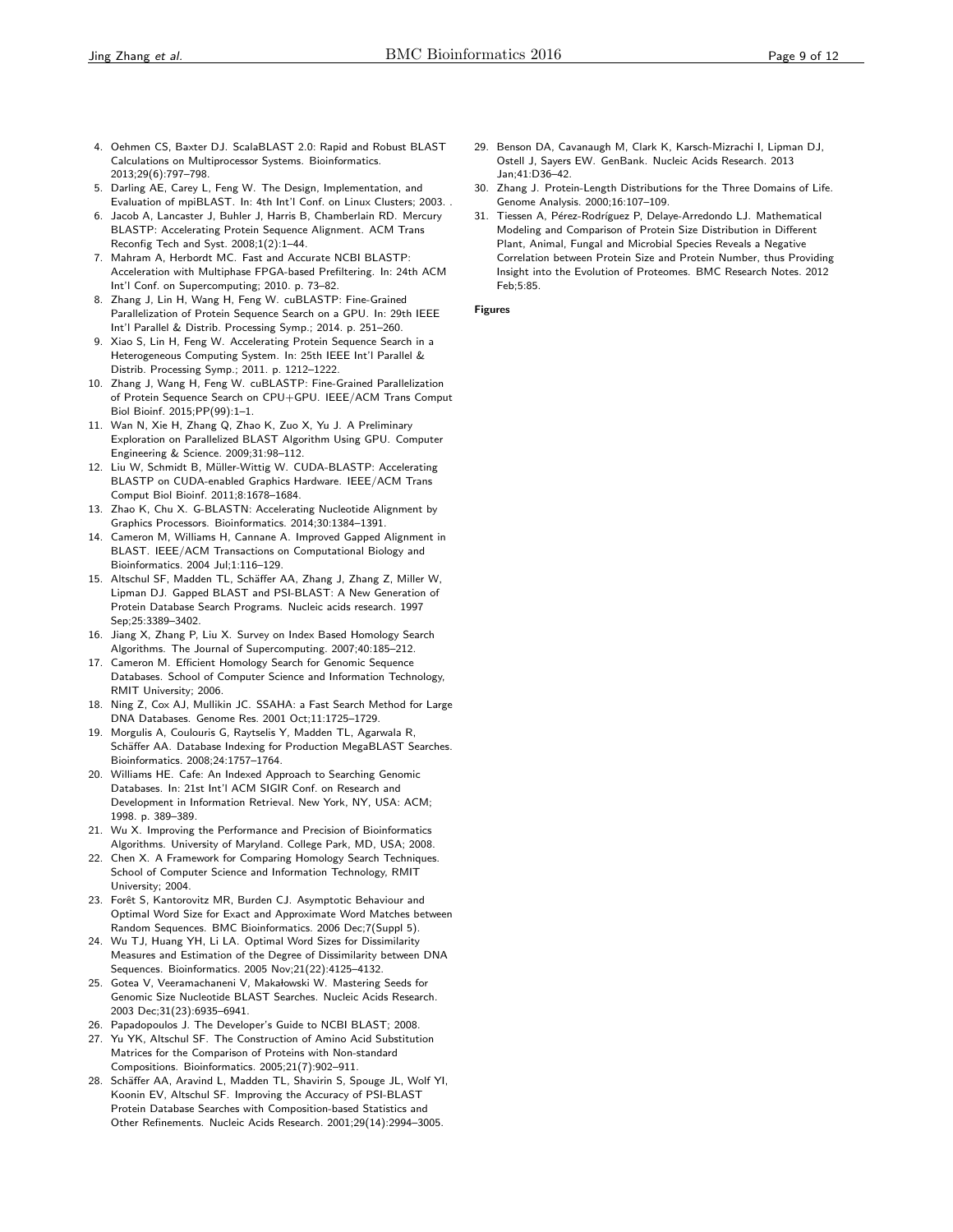Fig. 1 An example of building a compressed database index. The figure shows the flow from the original database to the compressed index. (a) Index blocking phase partitions the sorted database into blocks. (b) Basic indexing phase generates basic index, which contains positions of all words in the database. (c) Index sorting sorts positions of each word by subject offsets. (d) Index compression-merge merges positions with the same subject offset. (e) Index compression-increment done on the merged positions generates increments of subject offsets and sequence ids

Fig. 2 An example of resolving overflows in the compressed index. (a) Resolving the overflow in the number of positions. (b) Resolving in the incremental subject offsets



Fig. 3 An example of two-level binning without filtering. bins bin by bin, and regroups hits into second-level bins by diagonal ids. Second-level binning scans hits in the first-level First-level binning groups hits into bins according to their their sequence ids

0,1"

Iter"2"

0" 0"

1.8" If the scanning hits in first-level bins, we check the distance of each hit to the last hit in the last-hit array. Only if the distance fits Fig. 4 An example of two-level binning with filtering. While into the threshold, the hit can be put into the second-level bins

0,0" 0,1"

Seq"1""

Fig. 5 An example of first-level binning hits with unsorted index and sorted index. In the example, the hits are generated for the word in query offset 1. (a) First-level binning with unsorted index. (b) First-level binning with sorted index

Fig. 6 Sequence length distribution of uniprot\_sprot, env\_nr and nr database

Fig. 7 Speedup for alignment stages of single-threaded muBLASTP over single-threaded NCBI BLAST on Haswell platform with different query lengths on uniprot\_sprot database (a),  $env_nr$  database (b) and  $nr$  database (c)

Fig. 8 Speedup for alignment stages of single-threaded muBLASTP over single-threaded NCBI BLAST on Nehalem platform with different query lengths on uniprot\_sprot database (a),  $env_nr$  database (b) and  $nr$  database (c)

Fig. 9 End-to-end speedup of single-threaded muBLASTP over single-threaded NCBI BLAST on Haswell platform with different query lengths on uniprot\_sprot database (a), env\_nr database  $(b)$  and nr database  $(c)$ 

Fig. 10 End-to-end speedup of single-threaded muBLASTP over single-threaded NCBI BLAST on Nehalem platform with different query lengths on uniprot\_sprot database (a), env\_nr database  $(b)$  and  $nr$  database  $(c)$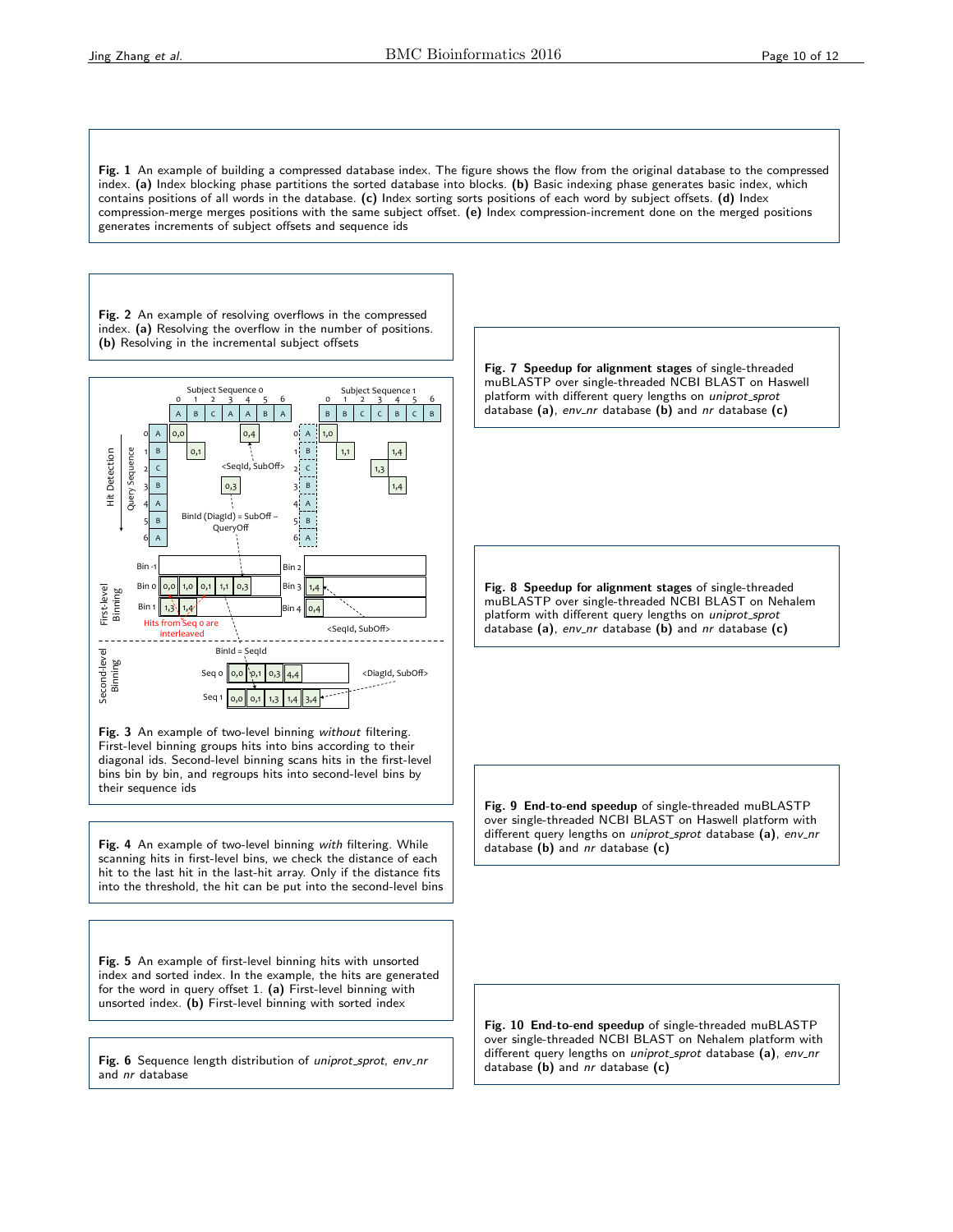## Tables

Table 1 Statistics of query lengths (amino acids) in mixed-length query batches

| Target<br>database | Average<br>length | Median<br>length | Maximum<br>length |
|--------------------|-------------------|------------------|-------------------|
| uniprot_sprot      | 333               | 289              | 1187              |
| $env_nr$           | 191               | 175              | 504               |
| nr                 | 312               | 263              | 1127              |

Table 2 Size of database and index files in gigabytes (GB)

|                      | uniprot_sprot | $env_nr$ | nr    |
|----------------------|---------------|----------|-------|
| Database             | 0.25          | 1.89     | 52.4  |
| Index $w/$ neighbors | 18.1          | 116.6    | N/A   |
| Index w/o neighbors  | 0.76          | 5.82     | 122.3 |
| Compressed index     | 0.51          | 3.97     | 83.1  |